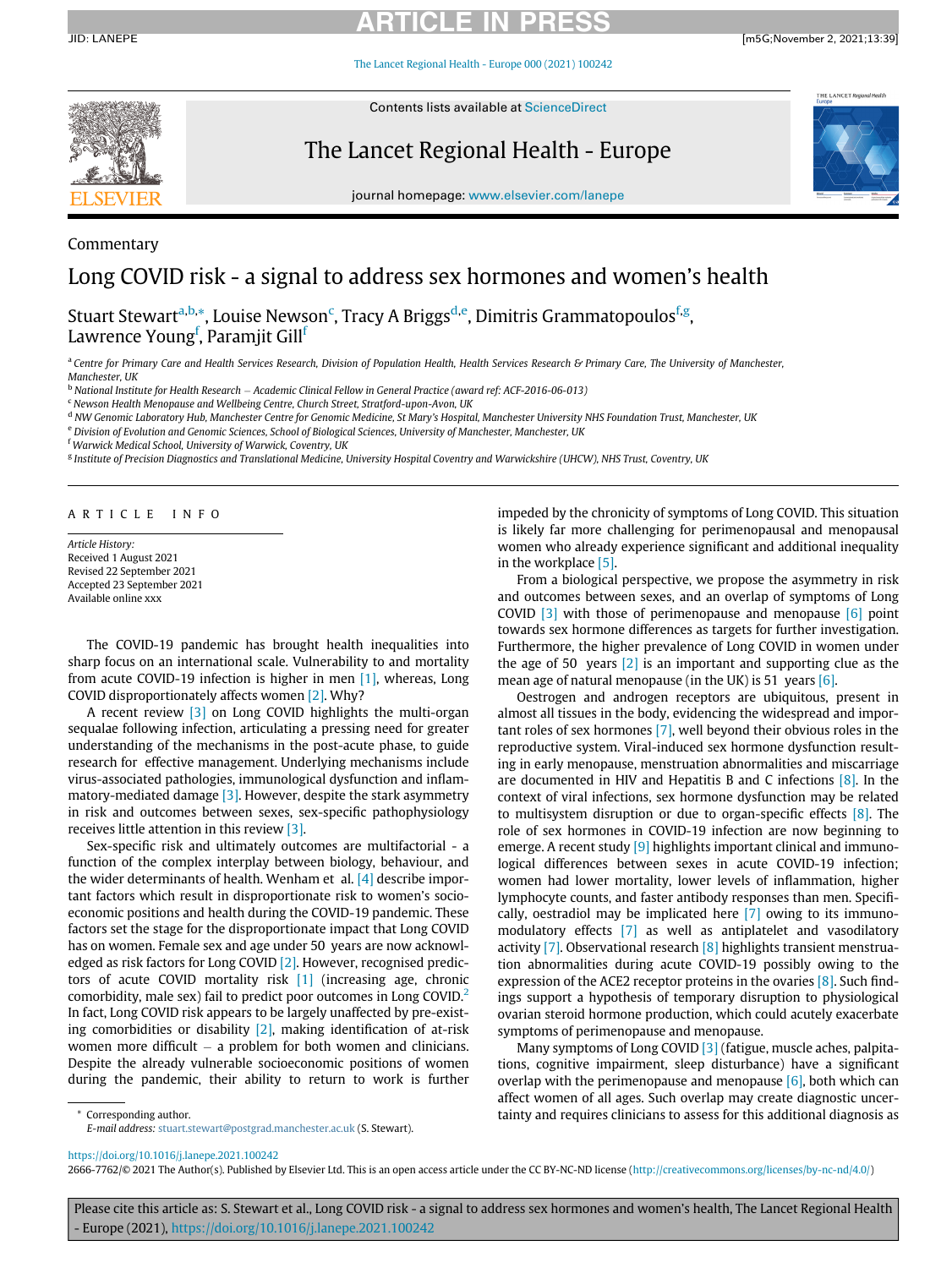# **RTICLE**

### 2 S. Stewart et al. / The Lancet Regional Health - Europe 00 (2021) 100242

it offers an opportunity to treat perimenopause and menopause symptoms with safe and effective hormone replacement therapy (HRT)  $[6]$ . Failure to recognise this overlap misses an opportunity to treat many debilitating symptoms affecting both physical and mental health, but also to reduce some women's risk of cardiovascular disease, type 2 diabetes, osteoporosis, obesity and possibly dementia [\[6\]](#page-1-5) - all of which increase after the menopause. Furthermore, it could lead to women with symptoms of the perimenopause and menopause being misdiagnosed with Long COVID.

Identification of patients at highest risk of Long COVID is now of great importance [\[2](#page-1-1),[3\]](#page-1-2). This allows prioritisation of resources for those in greatest clinical need, along with identifying multi-speciality teams [\[2\]](#page-1-1). Clinicians working in Long COVID clinics should receive training in menopause care so perimenopausal and menopausal women can be promptly diagnosed and offered appropriate management. Screening for and diagnosis of perimenopause and menopause is simple and quick, does not usually involve serum sex hormone analysis [\[6\],](#page-1-5) and should be routinely performed in all women in Long COVID clinics. Changes in menstruation are often early signs of perimenopause [\[6\]](#page-1-5); other common symptoms of perimenopause and menopause include hot flushes, memory problems, brain fog, reduced stamina, fatigue, anxiety, low mood, joint pains and headaches [\[6\].](#page-1-5) Clinicians should actively enquire about all of these symptoms. Where appropriate, a trial of HRT is a safe and useful treatment option [\[6\]](#page-1-5) for women and clinicians to consider, as an improvement in symptoms supports a diagnosis of hormone deficiency.

Failure to explore sex-specific risk and outcomes in COVID-19 is unethical [\[10\]](#page-2-3) and associated with several risks. Firstly, it threatens opportunities for identifying mechanisms and treatment targets, where at present, no treatments exist. Secondly, it threatens global women's health at present and in the future, owing to the risk of misdiagnosing Long Covid instead of the perimenopause and menopause, and failing to implement appropriate treatment strategies. Thirdly, it threatens global economic recovery and future preparedness due to the highly gendered nature of work and female dominated sectors such as health and social care [\[4\]](#page-1-3)

Looking ahead, there is urgent need for robust research to help understand the epidemiological basis, as well as the underlying biological mechanisms for sex-differences in Long COVID. The deficit in sex and gender-specific outcomes within clinical trials is recognised, with calls for the systematic application of sex-specific methodologies [\[10\]](#page-2-3). Sex-disaggregated data underpins this vital research, along with power calculations which consider sex as an analytical variable a priori [\[10\].](#page-2-3)

### Contributors

Dr. Stuart Stewart: writing - original draft preparation (lead); writing  $-$  review & editing of revision (lead)

<span id="page-1-0"></span>Dr. Louise Newson: writing  $-$  original draft preparation (supporting); writing  $-$  review & editing of revision (supporting)

Dr. Tracy A Briggs: writing  $-$  original draft preparation (supporting); Professor Dimitris Grammatopoulos: writing - original draft prepara-

<span id="page-1-1"></span>tion (supporting); writing  $-$  review & editing of revision (supporting) Professor Lawrence Young: writing - original draft preparation (supporting); writing  $-$  review & editing of revision (supporting)

<span id="page-1-3"></span><span id="page-1-2"></span>Professor Paramjit Gill: writing - original draft preparation (supporting); writing - review & editing of revision (supporting)

#### <span id="page-1-4"></span>Declaration of interests

<span id="page-1-5"></span>SS: Dr. Stewart reports - SS is an National Institute of Health Research (NIHR) academic clinical fellow (ACF). All views are those of SS and co-authors and do not necessarily represent those of the NIHR. Award ref: ACF-2016-06-013

LN: Dr. Newson reports - LN is an advisor to the National Health Service (NHS) national menopause programme. The views expressed in this publication are those of LN and do not necessarily represent those of NHS national menopause programme. LN is a director of Newson Health which provides private holistic clinical menopause and wellbeing care.

TB: None declared

DG: None declared

LY: LY is a member of Abingdon Health Medical and Scientific Advisory Board. The views expressed are those of my LY and my coauthors and do not necessarily represent the views of Abingdon Health Medical and Scientific Advisory Board.

PG: Professor Gill reports - PG is a trustee of the South Asian Health Foundation and receive support from the National Institute for Health Research (NIHR) Applied Research Collaborations West Midland, and an NIHR Senior Investigator. The views expressed in this publication are those of the authors and not necessarily represent those of the NIHR or the UK Department of Health and Social Care.

### Acknowledgements

All: No authors received any financial payment in exchange for writing this commentary.

SS: SS is funded by the National Institute for Health Research (NIHR) as an academic clinical fellow (ACF) in General Practice - (award ref: ACF-2016-06-013). The views expressed in this publication are those of the authors and do not necessarily represent those of the NIHR.

LN: LN is an advisor to the National Health Service (NHS) national menopause programme. The views expressed in this publication are those of LN and do not necessarily represent those of NHS national menopause programme. LN is a director of Newson Health which provides private holistic clinical menopause and wellbeing care. Neither the NHS national menopause programme nor Newson Health had any involvement in funding the creation of this commentary.

TB: None declared

- DG: None declared
- LY: None declared

PG: Professor Gill reports - PG is trustee of the South Asian Health Foundation and receives support from the National Institute for Health Research (NIHR) Applied Research Collaborations West Midland, and a NIHR Senior Investigator. The views expressed in this publication are those of the authors and not necessarily represent those of the NIHR or the UK Department of Health and Social Care.

### References

- [1] [Docherty AB, Harrison EM, Green CA, Hardwick HE, Pius R, Norman L, et al. Fea](http://refhub.elsevier.com/S2666-7762(21)00228-3/sbref0001)[tures of 20 133 UK patients in hospital with covid-19 using the ISARIC WHO Clini](http://refhub.elsevier.com/S2666-7762(21)00228-3/sbref0001)[cal Characterisation Protocol: prospective observational cohort study. BMJ 2020](http://refhub.elsevier.com/S2666-7762(21)00228-3/sbref0001) [May 22;369:m1985.](http://refhub.elsevier.com/S2666-7762(21)00228-3/sbref0001)
- [2] [Sigfrid L, Drake TM, Pauley E, Jesudason EC, Olliaro P, Lim WS, et al. Long Covid in](http://refhub.elsevier.com/S2666-7762(21)00228-3/sbref0002) [adults discharged from UK hospitals after Covid-19: A prospective, multicentre](http://refhub.elsevier.com/S2666-7762(21)00228-3/sbref0002) [cohort study using the ISARIC WHO Clinical Characterisation Protocol. Lancet Reg](http://refhub.elsevier.com/S2666-7762(21)00228-3/sbref0002) [Health - Eur 2021 Aug.](http://refhub.elsevier.com/S2666-7762(21)00228-3/sbref0002)
- [3] [Nalbandian A, Sehgal K, Gupta A, Madhavan MV, McGroder C, Stevens JS, et al.](http://refhub.elsevier.com/S2666-7762(21)00228-3/sbref0003) [Post-acute COVID-19 syndrome. Nat Med 2021 Apr;27\(4\):601](http://refhub.elsevier.com/S2666-7762(21)00228-3/sbref0003)–15.
- [4] [Wenham C, Smith J, Morgan R. COVID-19: the gendered impacts of the outbreak.](http://refhub.elsevier.com/S2666-7762(21)00228-3/sbref0004) [The Lancet 2020 Mar;395\(10227\):846](http://refhub.elsevier.com/S2666-7762(21)00228-3/sbref0004)–8.
- [5] UK Parliament, Committees, Women and Equalities Committee. An invisible cohort: Why are workplaces failing women going through menopause? [Internet]. UK Parliament | Committees; 2021. [cited 2021 Sep 1]. Available from: [https://committees.parliament.uk/committee/328/women-and-equalities-com](https://committees.parliament.uk/committee/328/women-and-equalities-committee/news/156760/an-invisible-cohort-why-are-workplaces-failing-women-going-through-menopause/)[mittee/news/156760/an-invisible-cohort-why-are-workplaces-failing-women](https://committees.parliament.uk/committee/328/women-and-equalities-committee/news/156760/an-invisible-cohort-why-are-workplaces-failing-women-going-through-menopause/)[going-through-menopause/.](https://committees.parliament.uk/committee/328/women-and-equalities-committee/news/156760/an-invisible-cohort-why-are-workplaces-failing-women-going-through-menopause/)
- [6] National Institute for Health and Care Excellence. NICE | CKS | Health topics A to Z | Menopause [Internet]. Clinical Knowledge Summaries. [cited 2021 Aug 28] Available from: [https://cks.nice.org.uk/topics/menopause/.](https://cks.nice.org.uk/topics/menopause/)

Please cite this article as: S. Stewart et al., Long COVID risk - a signal to address sex hormones and women's health, The Lancet Regional Health - Europe (2021), <https://doi.org/10.1016/j.lanepe.2021.100242>